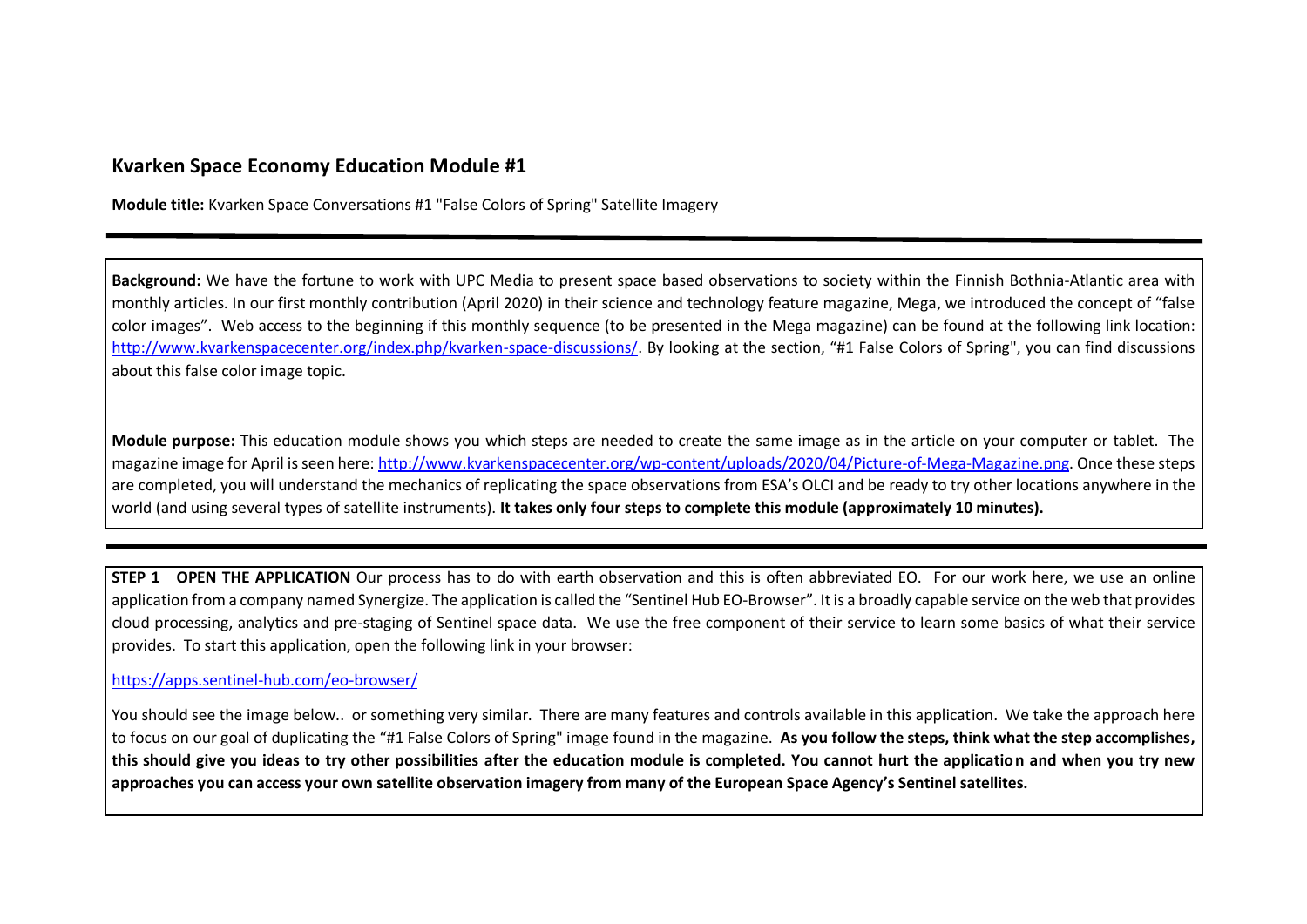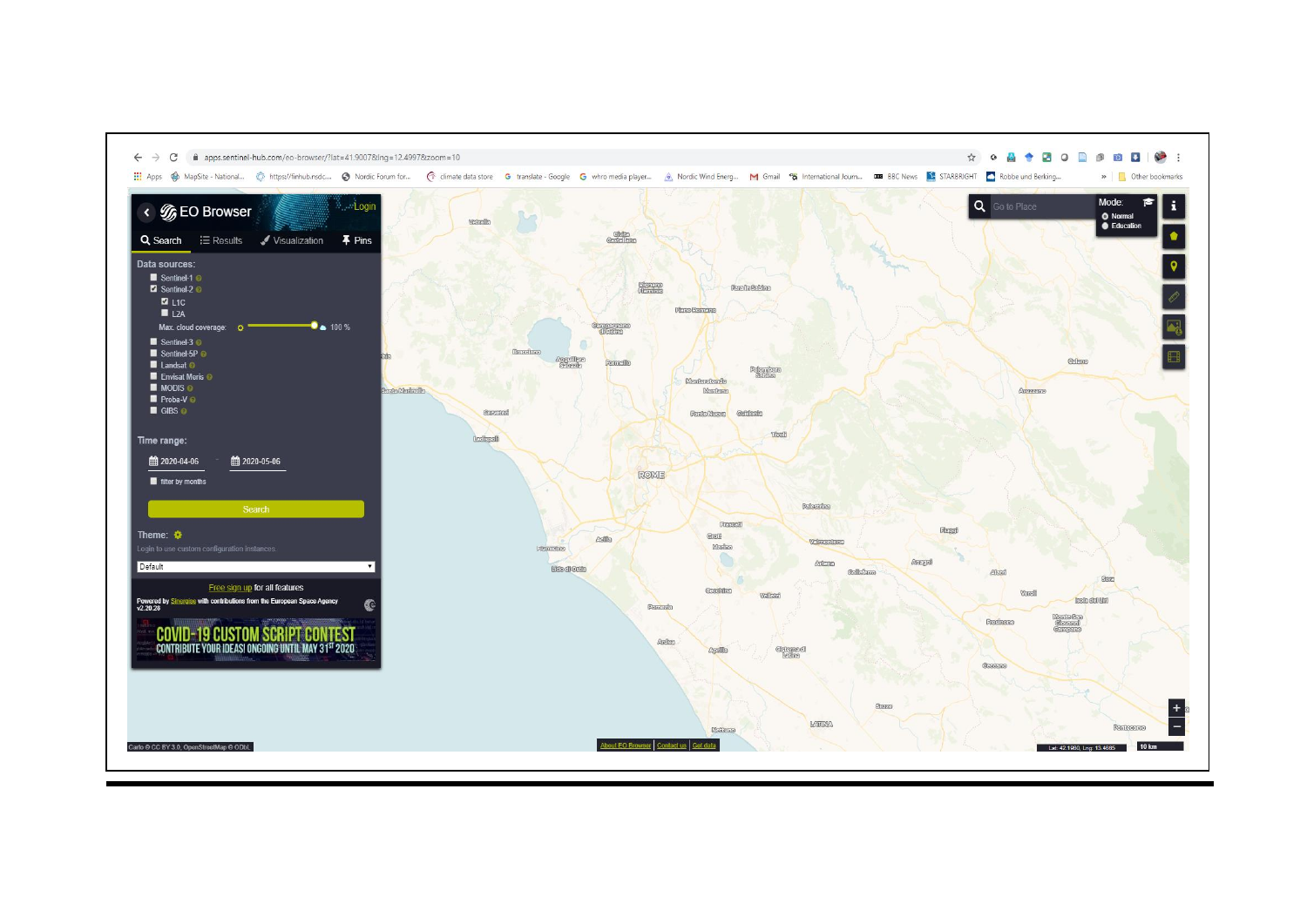**STEP 2 DEFINE THE AREA OF INTEREST** Our "#1 False Colors of Spring" image is centered over the Gulf of Bothnia with Finland on the right and Sweden on the left. The EO Browser application when it starts up is not focusing on this area. Our "**A**rea **O**f **I**nterest (AOI)" is centered over the Gulf of Bothnia. The default EO-Browser AOI is initially over Rome Italy. The sequence a-d below instructs the reader to create an AOI centered on the Gulf of Bothnia.

- a) On the bottom right notice the "+" and "-" buttons. These control the zoom level. Press the "-" zoom button seven (7) times. Now you can see Finland.
- b) Place your cursor in the Gulf of Bothnia between Finland and Sweden and drag to the center of the view screen.
- c) Change the zoom again (using "+") and re-centering the Gulf of Bothnia if necessary. Now we are in the general area of our area of interest (AOI).
- d) We need to define our area of interest explicitly. Look at the series of golden buttons on the upper right corner of the display. If you hover the cursor over the pentagon shaped symbol (located directly under the "I" in the corner), two new buttons appear. These two new buttons provide different ways to define an AOI. Select the "pencil" shaped button to allow you to draw your AOI. Now if you move your cursor over the screen, you notice it has a small circle associated with it. This pencil method allows you to set the location of a sequence of these circle points, which together identify a shape covering your AOI. So select a starting point and set it by pressing the left button on your mouse. Your AOI area needs to be a "closed loop". So as you finish, the last point should be the same as the first point. Use the golden "X" button to erase your AOI and start over if you make a mistake. Using this technique, my defined AOI (see image below) is centered between Sweden and Finland. When the AOI is finished, it becomes a shaded (light blue) area. Not shown below.

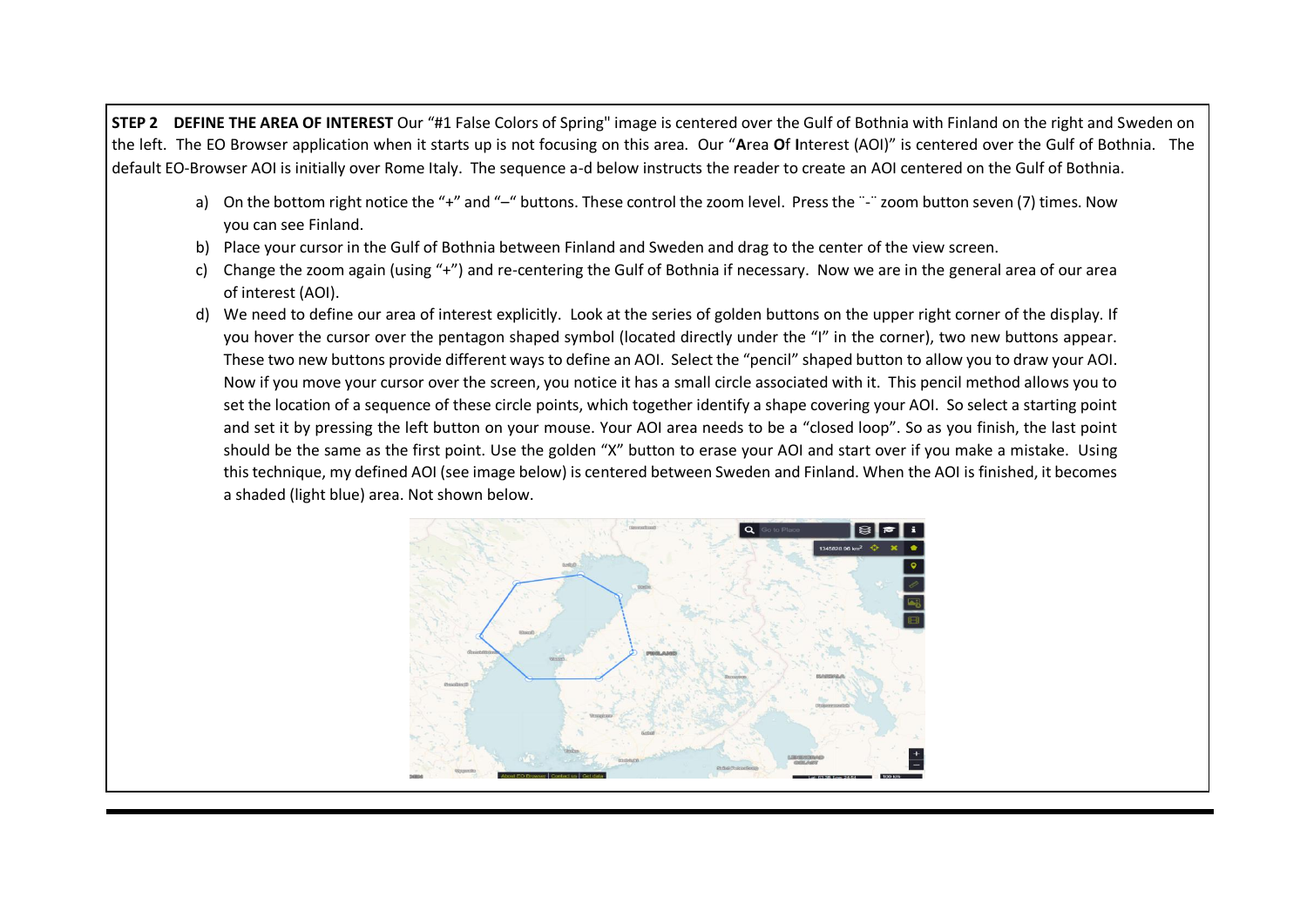**STEP 3 SEARCHING FOR IMAGERY** Using the EO-Browser input panel, under **"Data sources"**, uncheck Sentinel-2 and check Sentinel-3. OLCI is automatically selected. Set the "Time range" to indicate beginning March 14, 2020 and ending March 14,2020. We know this is the correct date from the information in the Mega article associated with #1 "False Colors of Spring". Importantly now we have defined an AOI, a satellite



instrument, and a date range. Press the wide gold search button in the EO-Browser panel to search for candidate images.

After pressing the search button, the application returns images that were taken on Sentinel-3 using the OLCI instrument where the images overlap with our defined AOI and when the dates we entered are considered.



Many images fit within the limits just mentioned. For the article, we selected the image taken at 09:31:16 UTC. Scroll down until this image is found and press **Visualize**. The app calculates your results and downloads the image for displaying on your screen.

Now it is appropriate to delete the blue AOI using the golden "X" button in the upper right corner. Also, recentering and adjusting the "+" or "-" buttons (bottom right) let us make the scene coverage look very similar

to the image we published in the magazine.

**STEP 4 SELECTING THE VISUALIZATION** Under the "Visualization" heading in the EO-Browser panel, the application gives us the opportunity to look at different "false color images". For the magazine article, we chose RGB (17, 6, 3). Selecting this visualization and waiting for the product to be calculated and downloaded gives the result in the magazine. RGB (17, 6, 3) is a syntax to tell how the bands of the channels were mapped into the red, green and blue colors for the image to be displayed. In this case, band 17 information from the OLCI was inserted into the RED display channel, Band 6 information into the GREEN display channel and band 3 into the BLUE channel. Many other pre-defined visualizations are options in the visualization panel including the "Custom" method, trying this allows the user to associate any band combination to the RGB color display channels using a "drag and drop" method.